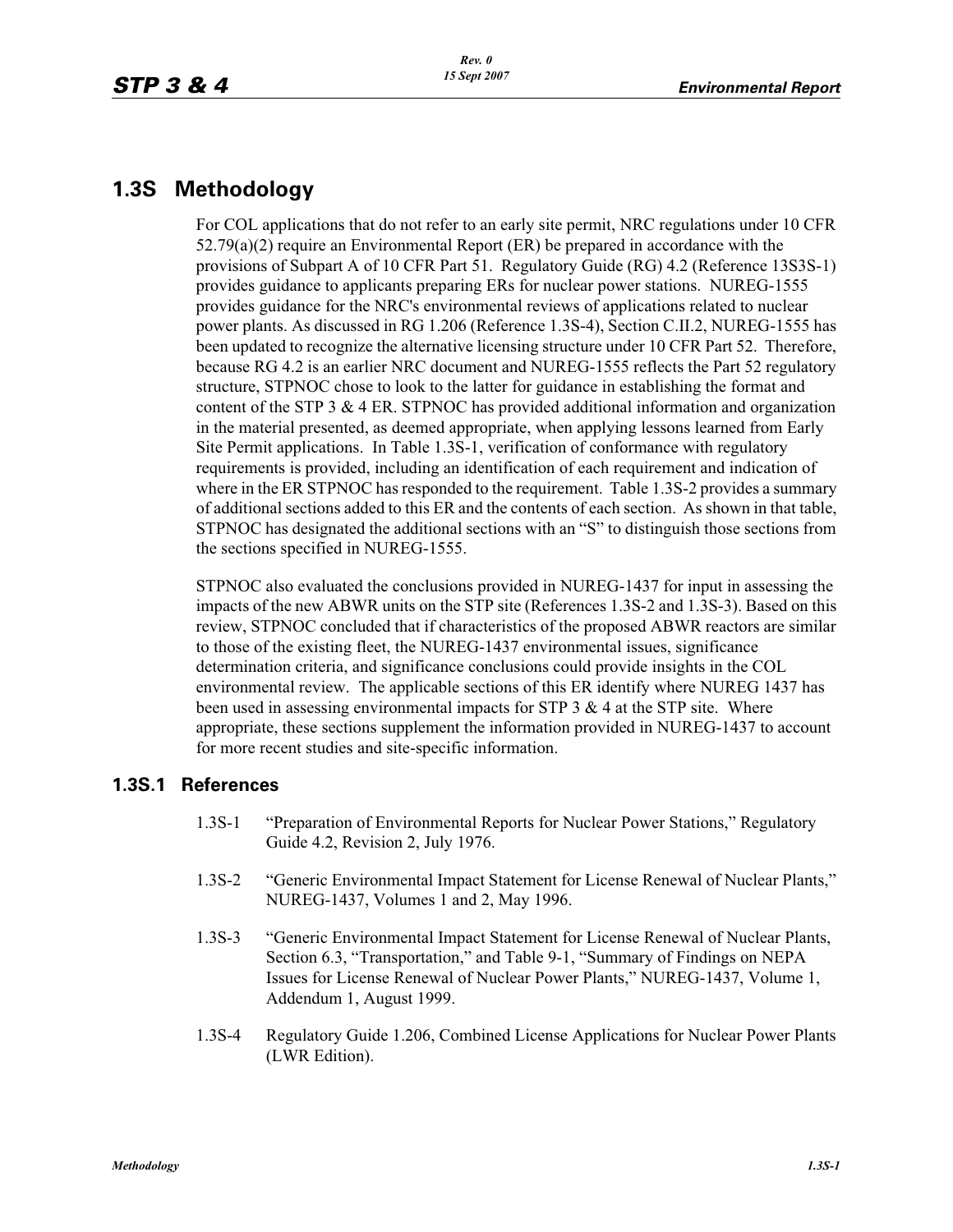| <b>Table 1.3S-1 ER Responses to Combined Operating License</b> |  |  |
|----------------------------------------------------------------|--|--|
| <b>Regulatory Requirements</b>                                 |  |  |

| <b>Regulatory Requirement (10 CFR)</b>                                                             | <b>ER Section Containing the Response</b>                                                                                                                                                                                                                                                                |
|----------------------------------------------------------------------------------------------------|----------------------------------------------------------------------------------------------------------------------------------------------------------------------------------------------------------------------------------------------------------------------------------------------------------|
| 51.45(a), Signed original                                                                          | <b>Transmittal letter</b>                                                                                                                                                                                                                                                                                |
| 51.45(b), Description of proposed action                                                           | Chapter 3, "Plant Description"                                                                                                                                                                                                                                                                           |
| 51.45(b), Statement of purpose of proposed action                                                  | Section 1.1.1, "Purpose and Need"                                                                                                                                                                                                                                                                        |
| 51.45(b), Description of environment affected by<br>proposed action                                | Chapter 2, "Environmental Description"                                                                                                                                                                                                                                                                   |
| 51.45(b)(1), Environmental impact of proposed<br>action                                            | Chapters 4, "Environmental Impacts of<br>Construction"; 5, "Environmental Impacts of<br>Operation"; 7, "Environmental Impact of Postulated<br>Accidents Involving Radioactive Materials", and 10,<br>"Environmental Consequences of the Proposed<br>Action"                                              |
| 51.45(b)(2), Unavoidable adverse impacts                                                           | Section 10.1, "Unavoidable Adverse Environmental<br>Impacts"                                                                                                                                                                                                                                             |
| 51.45(b)(3), Alternatives to proposed action                                                       | Chapter 9, "Alternatives to the Proposed Action"                                                                                                                                                                                                                                                         |
| 51.45(b)(4), Relationship between short-term use<br>and long-term productivity                     | Section 10.3, "Relationship Between Short Term<br>Uses and Long Term Productivity of the Human<br>Environment"                                                                                                                                                                                           |
| 51.45(b)(5), Irreversible and irretrievable<br>commitments of resources                            | Section 10.2, "Irreversible and Irretrievable<br><b>Commitments of Resources</b> "                                                                                                                                                                                                                       |
| 51.45(c), Comparison of environmental effects of<br>proposed action and alternatives               | Chapters 4, "Environmental Impacts of<br>Construction"; 5, "Environmental Impacts of<br>Operation"; 7, "Environmental Impact of Postulated<br>Accidents Involving Radioactive Materials"; 9,<br>"Alternatives to the Proposed Action", and 10,<br>"Environmental Consequences of the Proposed<br>Action" |
| 51.45(c), Alternatives for reducing or avoiding<br>adverse environmental impacts                   | Sections 4.6, "Measures and Controls to Limit<br>Adverse Impacts During Construction" and 5.10,<br>"Measures and Controls to Limit Adverse Impacts<br>During Operation"                                                                                                                                  |
| 51.45(c), Economic, technical, and other benefits<br>and costs of proposed action and alternatives | Section 10.4, "Benefit-Cost Balance"                                                                                                                                                                                                                                                                     |
| 51.45(d), Federal permits and other entitlements<br>and status of compliance                       | Section 1.2, "Status of Reviews, Approvals, and<br>Consultations"                                                                                                                                                                                                                                        |
| 51.45(d), Compliance with Federal and other<br>environmental quality standards and requirements    | Section 1.2, "Status of Reviews, Approvals, and<br>Consultations"                                                                                                                                                                                                                                        |
| 51.45(d), Compliance for alternatives                                                              | Section 9.2, "Energy Alternatives" and Section 9.3,<br>"Alternative Sites"                                                                                                                                                                                                                               |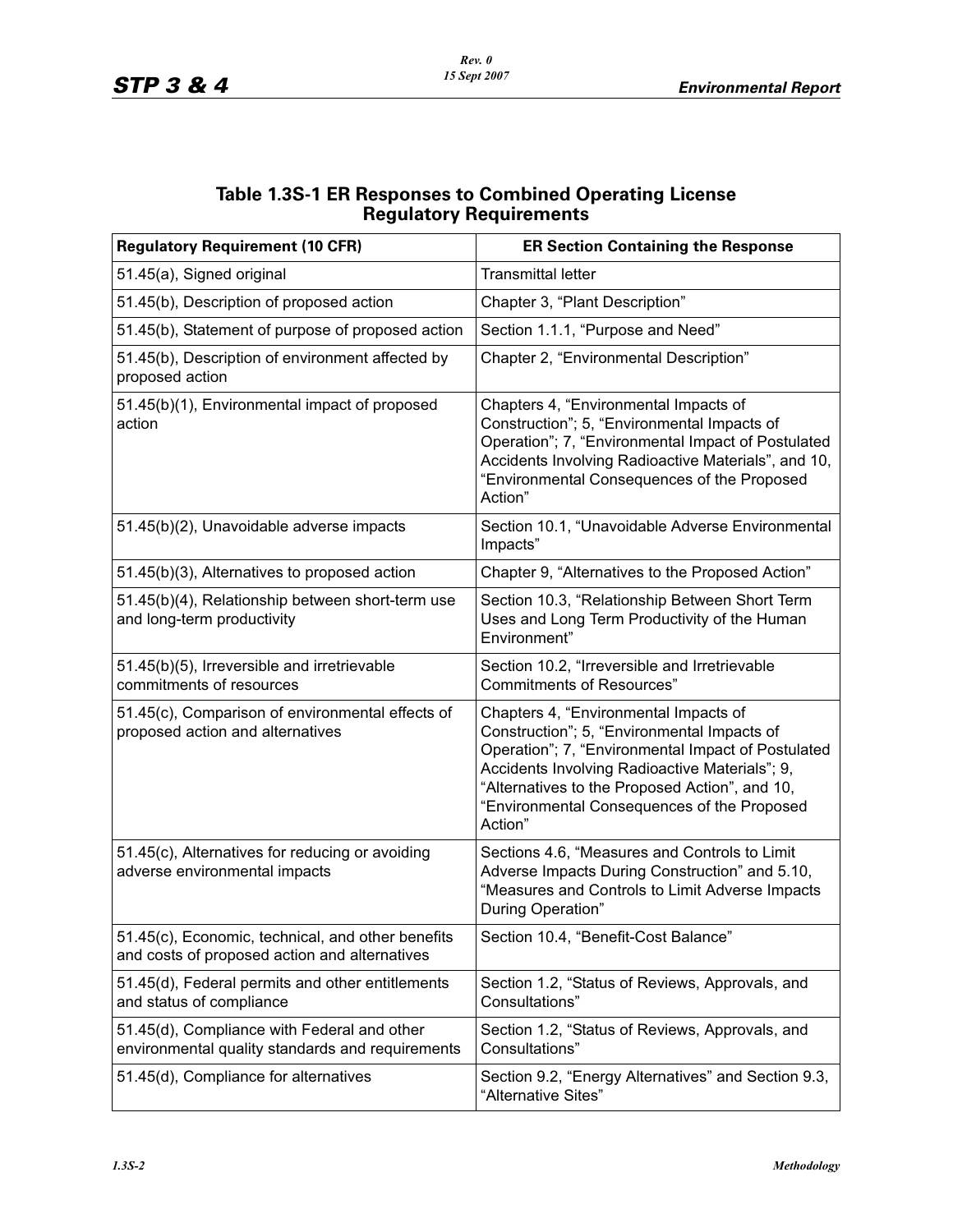| <b>Table 1.3S-1 ER Responses to Combined Operating License</b> |
|----------------------------------------------------------------|
| <b>Regulatory Requirements (Continued)</b>                     |

| <b>Regulatory Requirement (10 CFR)</b>         | <b>ER Section Containing the Response</b>                                                                                                           |
|------------------------------------------------|-----------------------------------------------------------------------------------------------------------------------------------------------------|
| 51.45(e), Adverse information                  | Section 10.1, "Unavoidable Adverse Environmental<br>Impacts"                                                                                        |
| 51.50 and 51.51(a), Uranium fuel cycle         | Section 5.7, "Uranium Fuel Cycle Impacts"                                                                                                           |
| 51.50 and 51.52, Fuel and waste transportation | Sections 3.8, "Transportation of Radioactive<br>Materials," 5.11, "Transportation of Radioactive<br>Materials," and 7.4, "Transportation Accidents" |
| 51.50, Reporting and record keeping procedures | Chapter 6, "Environmental Measurements and<br><b>Monitoring Programs"</b>                                                                           |
| 51.50, Conditions and monitoring               | Chapter 6, "Environmental Measurements and<br><b>Monitoring Programs"</b>                                                                           |